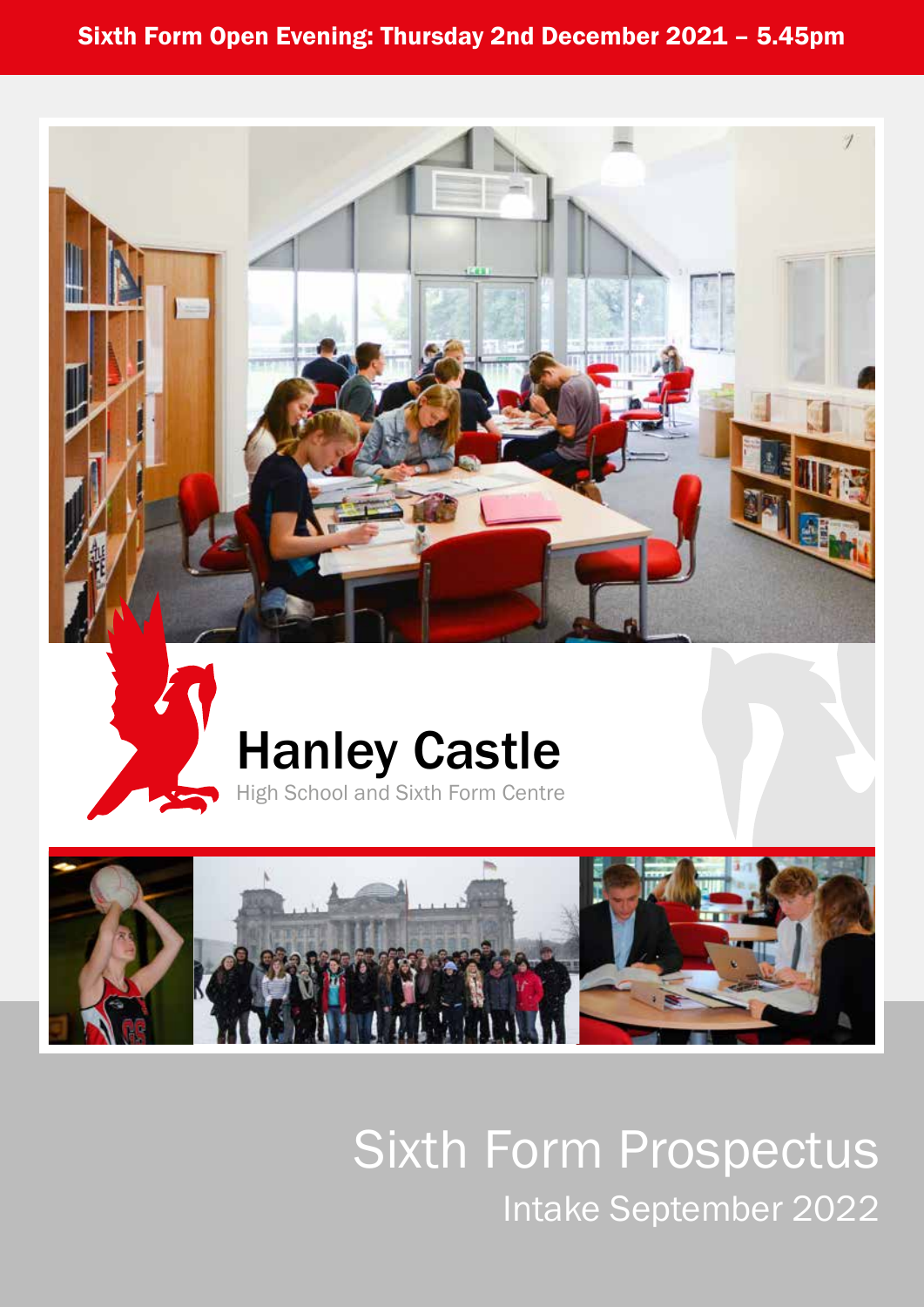*Many of us will look back at our own sixth form experience with great fondness, and it is our intention to make the two years spent at Hanley Castle Sixth Form the best years of students' lives.*

### A unique Sixth Form provider

Over the last decade our Sixth Form has been transformed. With approximately 100 students in each year group, we provide the highest quality of teaching, alongside the very best levels of support and opportunity where every student is known as an individual.

Whether students are targeting Oxford, Cambridge, Russell Group or other universities – or seeking qualifications as a preparation for work or apprenticeships – Hanley Castle can offer tailored provision for students of all aptitudes and abilities.

"It's a fabulous environment. There are strong relationships which enable staff to nurture students very well. Our son was understood as an individual, so staff were able to identify when and how to support and challenge him in order to help him progress and develop."

#### **Parent**

#### Outstanding support

Sixth Form life is rewarding, stimulating and enjoyable. Friendships are strong and students welcome the dedication of staff, who go the "extra mile" to ensure their wellbeing. Students immerse themselves in a range of extra-curricular and community focussed activities that further develop them as young adults and support the development of others. Young people and staff alike feel part of a special team.



Cooke with our 2021 Lechmere Medal Winner

#### Achievement matters

#### Worcestershire School of the Year 2018

Students of all abilities enjoy considerable academic success. What matters to us is your positive attitude and a genuine commitment to achievement.

Our Sixth Form has the vision, the staff and the facilities to deliver the high quality education of which parents, staff and students feel proud. It is an important part of our school that commands considerable respect throughout Worcestershire and beyond. We hope that you see it as the best place to continue your learning and as a springboard to your success beyond Sixth Form.

We look forward to meeting you. Do contact Mr Sam Cook, Assistant Headteacher, Post-16 Studies, for further information or to arrange a visit.

> Welcome Lindsey Cooke, Headteacher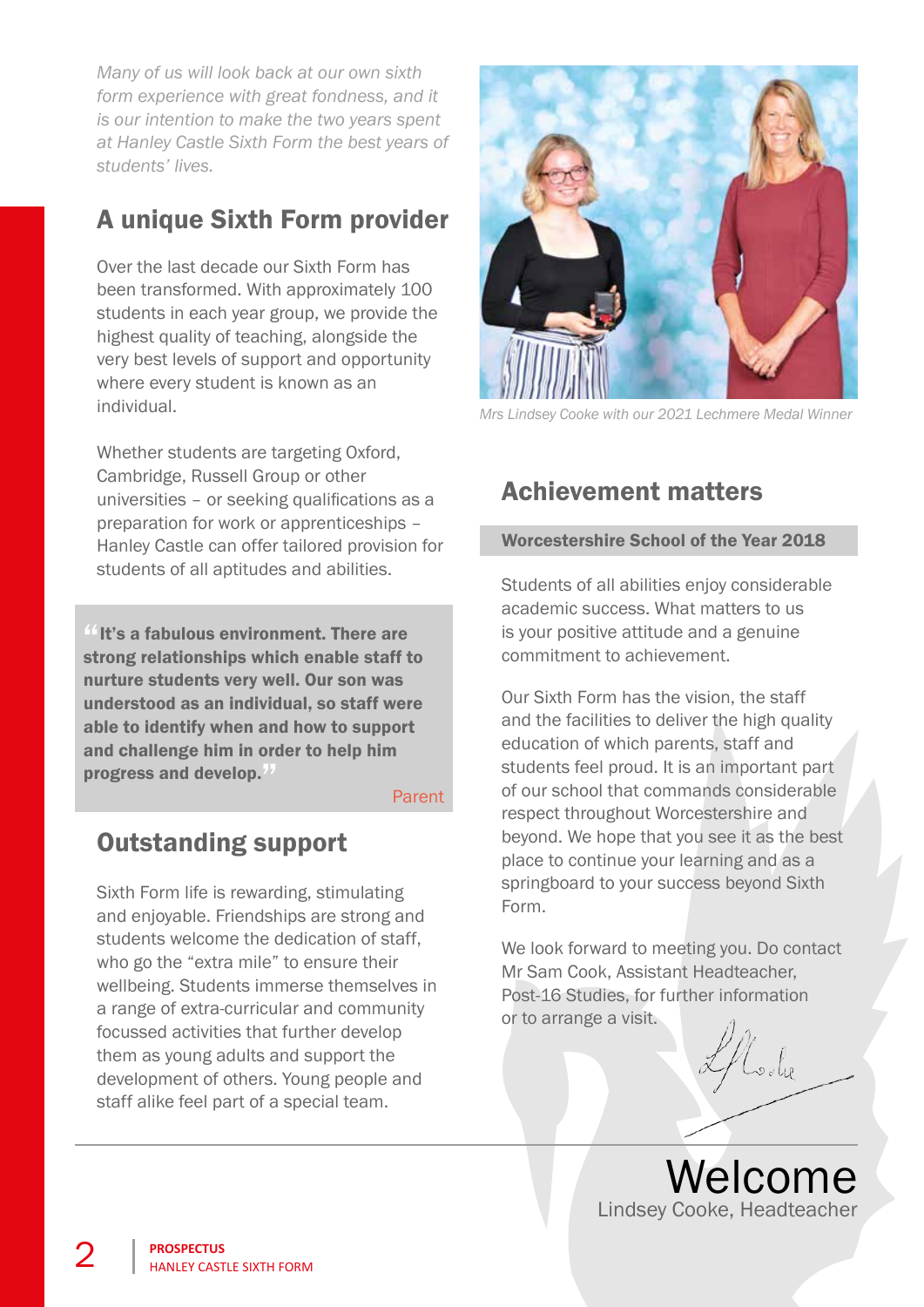# Sixth Form Leadership

Mr Cook, Assistant Headteacher, Post-16 Studies, Mrs Skelton (Assistant Head of Sixth Form), Mrs Eaton (KS5 Administrator)



### Vision Statement

Hanley Castle Sixth Form is a positive, productive and supportive learning environment that produces confident, optimistic and resilient young adults who achieve outstanding academic qualifications and thrive in outstanding post-18 destinations.



Mrs Emma Skelton, Mr Sam Cook and Mrs Jane Eaton

Leadership of the Sixth Form is strong. **Ofsted** 

### **Challenge**

On a daily basis you will be challenged to achieve your own personal level of excellence, whether academically or through supporting the many initiatives and opportunities available beyond the classroom. Our aim is for students to learn how to succeed in the real world, not just how to excel in their exams.

<sup>44</sup>I am so impressed by the encouragement Year 12 have from the very start of Sixth Form life to get involved with charity work, committees or mentoring programmes." Parent

### Personalised Curriculum

Hanley Castle Sixth Form offers bespoke Career Pathways support in a range of areas. These pathways include: Law, Criminology, Medicine, Veterinary Science, Pharmacy, Coaching, Teaching, Humanities, Journalism, STEM, Architecture, Events, Tourism and Hospitality and Oxbridge. These pathways will allow you to learn from the experts to get ahead of the competition.

### Outstanding outcomes

Tailored pathways supported students like Sophie to read Medicine at Southampton University and Jamie to read Law at Oxford University. He is joined at Oxford by Georgia reading French and Portuguese. Over the last five years, successful applications from Hanley included: Oxford for Mathematics, History, Biological Sciences, Geography, Economics and MFL; Cambridge for Natural Sciences, Veterinary Science and Architecture and also students reading Law, Dentistry and Medicine. Others have used their BTECs to embark on primary teaching degrees or high profile apprenticeships.

### Outstanding Opportunities

'Extra-curricular' opportunities are many and varied. They enrich your Sixth Form life, develop our sense of community and make you attractive to universities and employers for the next stage of your life. Whether you are into sports, the Arts, charity work, the 'great outdoors', supporting other students or developing your leadership skills there is something here for you.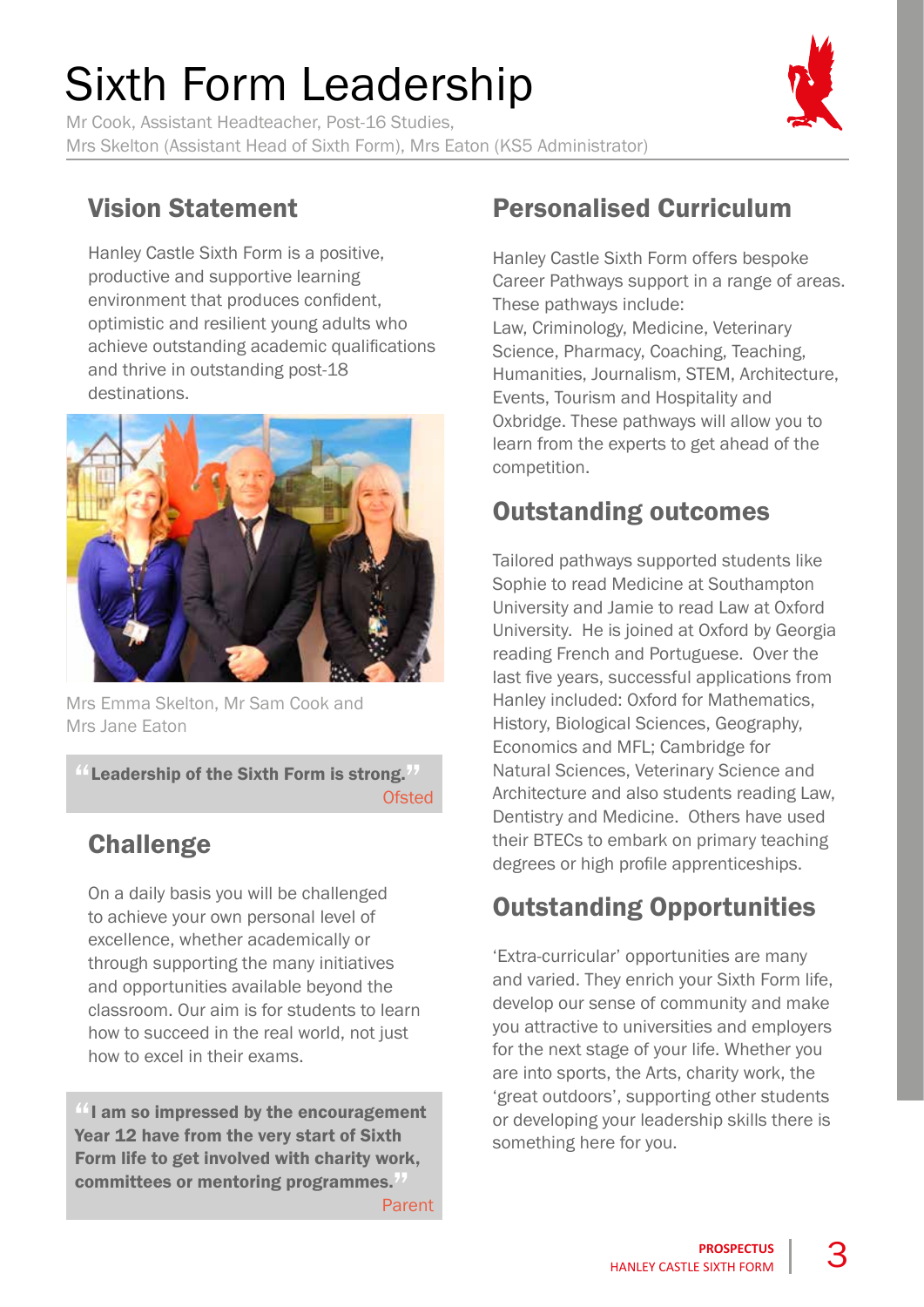# STUDENT LEADERSHIP

#### Leadership opportunities

A large number of students immerse themselves in committees that shape Sixth Form life and support peers and younger students alike.

The student body is represented by the Head Boy and Head Girl and their Deputies. Students are elected to these posts annually by every member of the school community and the Deputies represent Sixth Form on the school council.

Other leadership roles undertaken by Sixth Form students include:

- Chair of Sixth Form Committee
- Chair of Charity Committee
- Social Media Committee
- Sports Captains
- Arts Ambassador
- College Captains
- Emotional Intelligence and Social Awareness Committee
- The Pelican (student newspaper)

Any student can stand for these roles, and is elected by Year 12 and 13 students.

"The Head Boy and Girl are wonderful ambassadors for the school. They make an insightful input at Governor level."

Chair of Governing Body

#### Hanley Castle High School **Societies**

Hanley Castle Sixth Form offers the opportunity for students to join our societies, just like they would at University. These include Law, Medics, Journalism, STEM and many more. School Societies offer opportunities to talk with like-minded students, share ideas and plans to make your dream careers a reality.

#### Impact of Sixth Form student leadership

Our Sixth Form leadership team, made up of the Head Boy and Girl and their Deputies, have led outstanding improvements to Sixth Form. They are positive ambassadors and represent the school at local and national events. They have played a key role in the fundraising for and the design of the new Sixth Form building and the new team is currently working to further develop the student mentoring programme to include academic student mentors for the lower years.

Our Head Boy and Head Girl are invited to contribute to the work of the Governing Body and the Deputies chair our School Council to ensure that the student voice is included in strategic decisions on school development.

#### **Facilities**

Students are privileged to use our modern, state of the art, Sixth Form Centre which provides an outstanding environment to support independent and collaborative learning. It has a university feel due to its quiet, purposeful working areas, providing students with:

- a library
- silent study and group study rooms
- a large common room
- Sixth Form weight room and gym
- teaching rooms
- a conference room
- office space for support and careers advice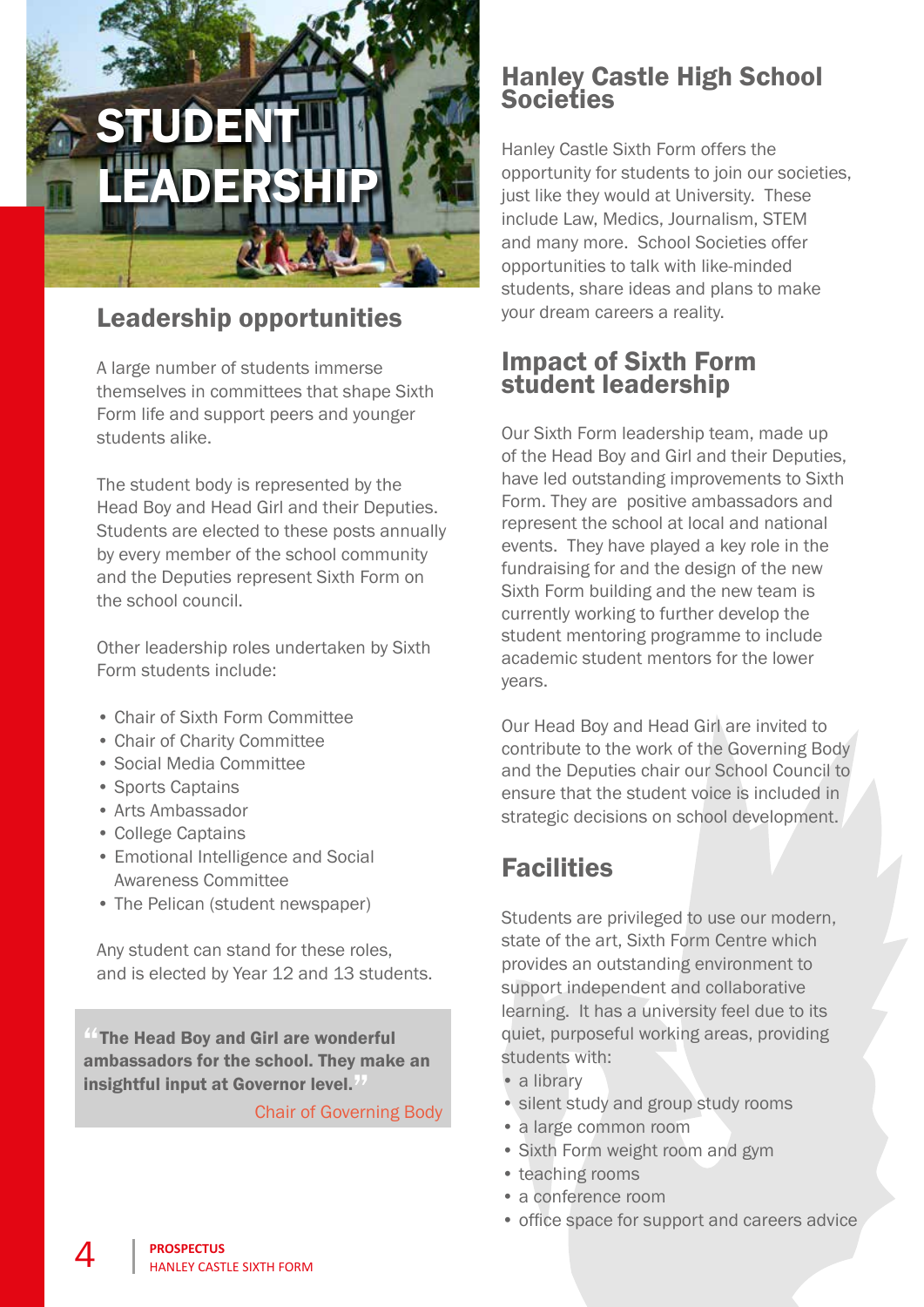We believe that a trait unique to Hanley is the incredible network of support received by every student, not only from the committed staff but from each and every peer throughout the school. Success, both academic and personal, thrives in such an environment and at Hanley we are immensely proud of each other's achievements. This is complemented by an inclusive, welcoming atmosphere, giving all students the chance to get to know each other. The sense of community provides a foundation from which students feel comfortable pursuing new horizons. **Conflict Communities and Izzy Quinn**<br>pursuing new horizons.



(Head Boy and Head Girl)



The students here are given a strong voice, not only in Sixth Form where various committees allow greater independence, but also through an effective school council, made possible by a genuine desire from students to actively participate in school life. The broad range of opportunities available to our students allow them to become more rounded and gain valuable experience for the future. We feel privileged to represent such an outstanding student body.

Back row – Georgina Anderson-Ilic, Jess Shaw, Rebecca Palmer Middle row – Jodie Williams, Imogen Jammal, Grace Merchant Front row – Maddy Davighi-Edwards, Ollie Cooke (Heads of General Committee)

Lessons are individually tailored and delivered by enthusiastic and dedicated teaching staff, giving every student a challenging and interesting environment in which to work. Support and guidance, primarily from highly experienced tutors, are key features of life at Hanley, which is reflected in students' exceptional exam results and their superb attitude to learning.



#### Imogen Jammal and Noah Wroughton (Deputy Head Girl and Deputy Head Boy)



There is a wide variety of extra-curricular activities to complement learning, from musical ensembles to sports teams. Whether it is an informal gathering or competitive tournament, there is something for everyone. This provides an excellent environment in which students of all interests can flourish.

Back row – Noah Wroughton, Oli Turner Front row – Darcy Milner, Izzy Quinn, Grace Merchant (Heads of Social and Sports Committees)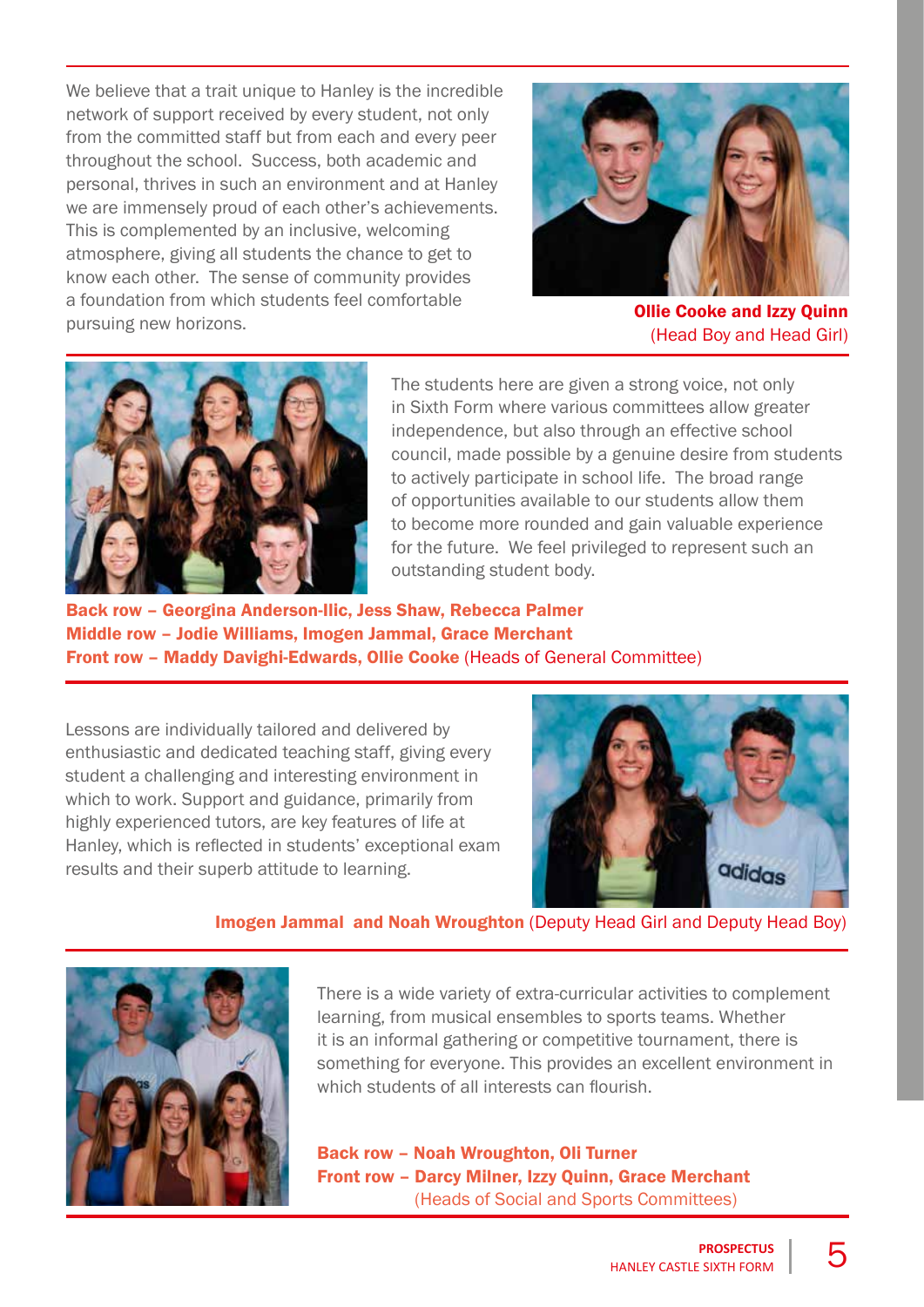# Course Advice & Guidance

To support the transition from Y11 to Y12 we have a dedicated, talented and knowledgeable team of tutors who will guide each student through all aspects of sixth form life including developing independence, study skills, the demands of the courses and life beyond Hanley Sixth Form – university, apprenticeships or employment.

#### Application and Induction

| <b>October</b>     | Course advice on website                                 |  |
|--------------------|----------------------------------------------------------|--|
| <b>December</b>    | Open Evening - Thursday 2nd<br>December 5.45pm           |  |
| <b>December</b>    | Application deadline for HCHS<br>Year 11 students*       |  |
| January/Feb        | Interviews                                               |  |
| <b>March/April</b> | Places on courses allocated                              |  |
| <b>August</b>      | Exam Results Day - advice and<br>confirmation of courses |  |
| <b>September</b>   | Induction                                                |  |

*\* We accept later applications from students from other schools* 

"Numbers have increased rapidly because students enjoy their learning."

**Ofsted** 

#### Personalising your pathway

The Key Stage 5 Team supports every student in choosing the most appropriate types of courses for their Level 3 success.

This might be 3 or 4 A levels, a BTEC package, or a combination of BTECs and A levels.

#### Time allocation

Each subject will be taught in approximately 9 hours per fortnight. In addition to this students are expected, in all subjects, to spend at least the same amount of time (a total of 20 hours per week is recommended) on independent study, research and homework.

### Course Entry Criteria

Our general Sixth Form entry requirement is 5 GCSEs at grades 4 - 9. However, certain subjects advise a 5 or even a 6 in that subject to continue to A level. Entry to BTEC courses is considered on an individual basis. Please see subject sheets on our website. We always consider entry on a student by student basis.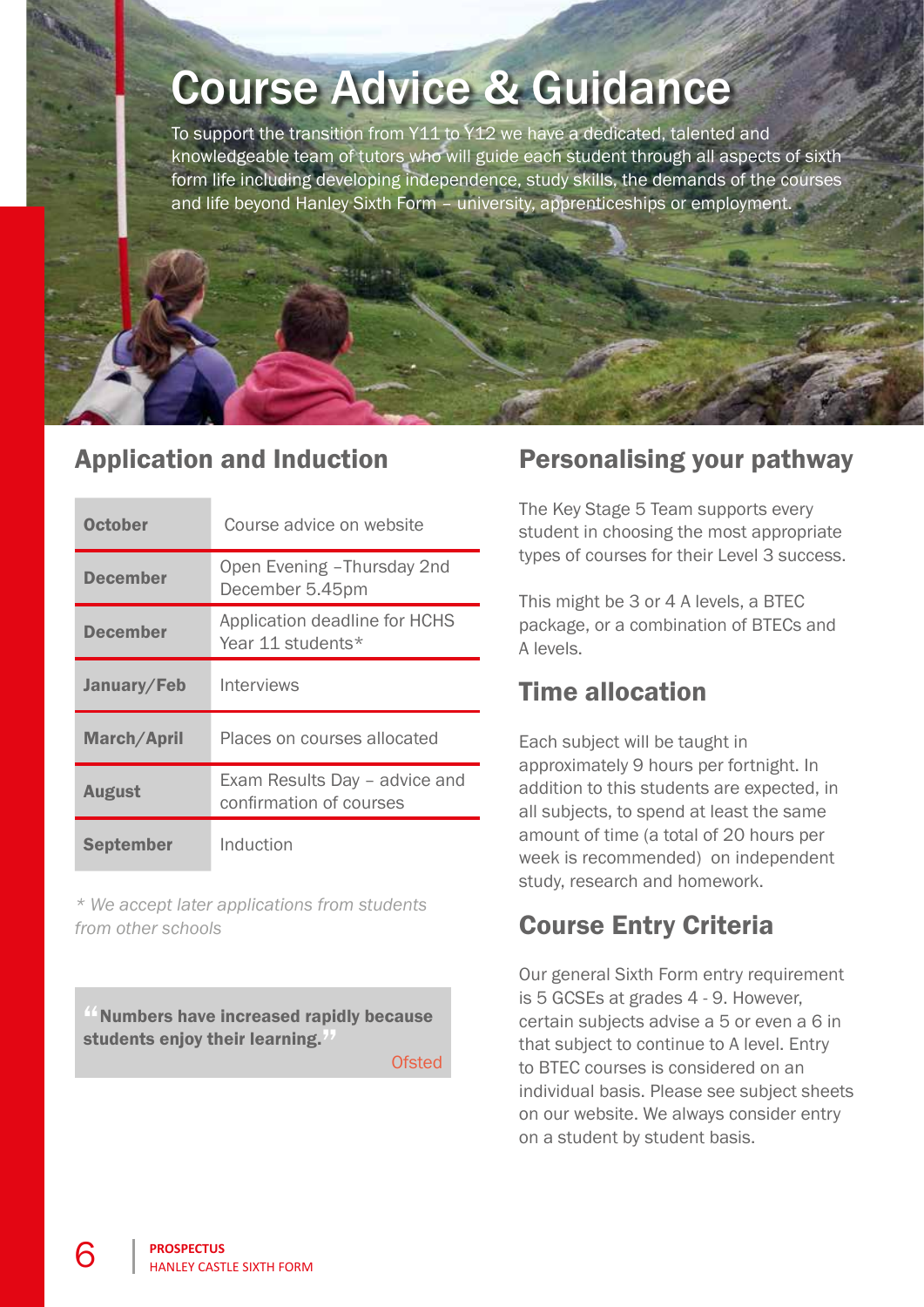# 16-19 Study Programme



Students are entitled to an educational provision which allows them to maximise their learning, their progress and their outcomes. Our Study Programme details specifically what students are entitled to and their responsibilities as learners. It includes high quality Information, Advice and Guidance in relation to post-18 progression (which is supported by a seminar programme for the university and apprenticeship pathways), supportive mentoring from their tutor, an expectation that each student will carry out a minimum of 25 hours of volunteering as part of the Hanley Honours award system, and a work experience placement. In return, all students can benefit from achieving their Hanley Honours, which rewards them for working hard, being role models in and out of school, and meeting our high expectations for attendance and their attitude to learning. This Study Programme enables our students to grow as independent learners, preparing them to achieve outstanding outcomes at the end of Year 13 and beyond.

Very effective teaching means that students' attitudes to learning in the Sixth Form are<br>Ofsted outstanding."<sup>"</sup> Ofsted

#### Things to consider

 • Choose subjects in which you are most enthusiastic, confident and likely to succeed.

• Think carefully about the advice from your own teachers, tutor and careers advisor.

• Look carefully at the requirements of universities and degree courses that interest you.

• Think about the assessment methods for different types of courses, for example whether this is mainly by exams or coursework.

• Consider which subjects go best together. Certain 'facilitating' subjects (see page 9) will offer students a greater number of degree courses, and may be a requirement for entry into some universities.

• Research the courses that we offer. Details of these can be found on our website, [https://www.hanleycastle.worcs.sch.uk/sixth](https://www.hanleycastle.worcs.sch.uk/sixth-form/sixth-form-open-events/)[form/sixth-form-open-events/](https://www.hanleycastle.worcs.sch.uk/sixth-form/sixth-form-open-events/) Speak to teachers who run the courses, and visit our Open Evening. In addition, you are welcome to contact the school via the Sixth Form Office.

### Applying from HCHS

All applications are on line and can be accessed via

[https://www.hanleycastle.worcs.sch.uk/sixth](https://www.hanleycastle.worcs.sch.uk/sixth-form/application-process)[form/application-process](https://www.hanleycastle.worcs.sch.uk/sixth-form/application-process)/ There is an information box to allow students to detail the subjects they wish to study, their plans or hopes for the future and their attributes that would make them a good sixth form student.

### Applying from other schools

We warmly welcome applications from students who have not previously studied at HCHS. We require a reference from your present school indicating clearly that you have worked hard at GCSE/BTEC level. As long as you satisfy our basic entry requirement, you will be invited to an interview with the Head of Sixth Form. We will gladly arrange for you to have a taster day with us and we will also be offering an Induction Day.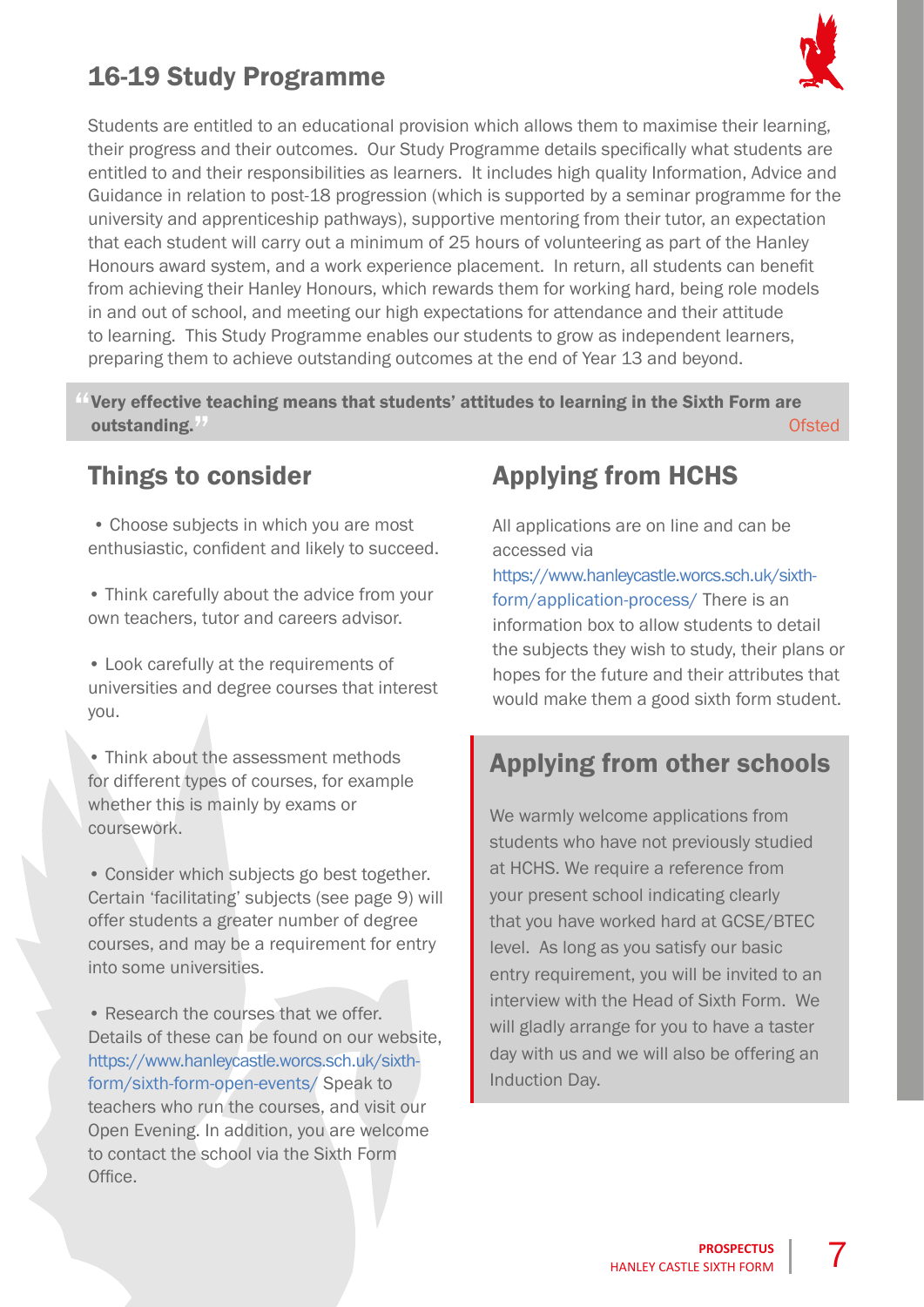#### Level 3 courses currently offered

#### A Level courses

| <b>Art and Design</b>                  |  |
|----------------------------------------|--|
| <b>Biology</b>                         |  |
| Chemistry                              |  |
| <b>Computer Science</b>                |  |
| <b>Business Studies</b>                |  |
| Economics                              |  |
| English Language                       |  |
| <b>English Language and Literature</b> |  |
| <b>English Literature</b>              |  |
| <b>Fashion and Textiles</b>            |  |
| <b>Film Studies</b>                    |  |
| French                                 |  |
| Geography                              |  |
| German                                 |  |
| <b>History</b>                         |  |
| <b>Mathematics</b>                     |  |
| <b>Further Mathematics</b>             |  |
| <b>Music</b>                           |  |
| <b>Music Technology</b>                |  |
| <b>Physics</b>                         |  |
| <b>Politics</b>                        |  |
| <b>Product Design</b>                  |  |
| Psychology                             |  |
| <b>Physical Education</b>              |  |
| <b>Spanish</b>                         |  |
| <b>Theatre Studies</b>                 |  |

Students make good progress in a broad range of courses including both traditional A level and vocational subjects."

**Ofsted** 

#### Level 3 BTEC courses

**Business** 

Information Technology

Music Technology

Sport

Travel & Tourism

#### Other courses

Extended Project (EPQ)

GCSE/Level 2 Maths and English \*

The courses listed are those that are currently offered in Sixth Form. They are offered in good faith, but the school does reserve the right to alter the programme as a result of student demand and therefore the viability of courses.

We design our option blocks around student choices, and endeavour to meet students' preferred combination of subjects.

Some courses will require students to have studied the subject at Level 2 (GCSE), but this is not always the case.

*\*Students who have not secured at least a grade 4 in GCSE English Language and in GCSE Maths are required to attend the relevant English and/or Maths courses.*

Further details about courses can be found via the sixth form section of the school website, https://www.hanleycastle.worcs.sch.uk/sixthform/sixth-form-open-events/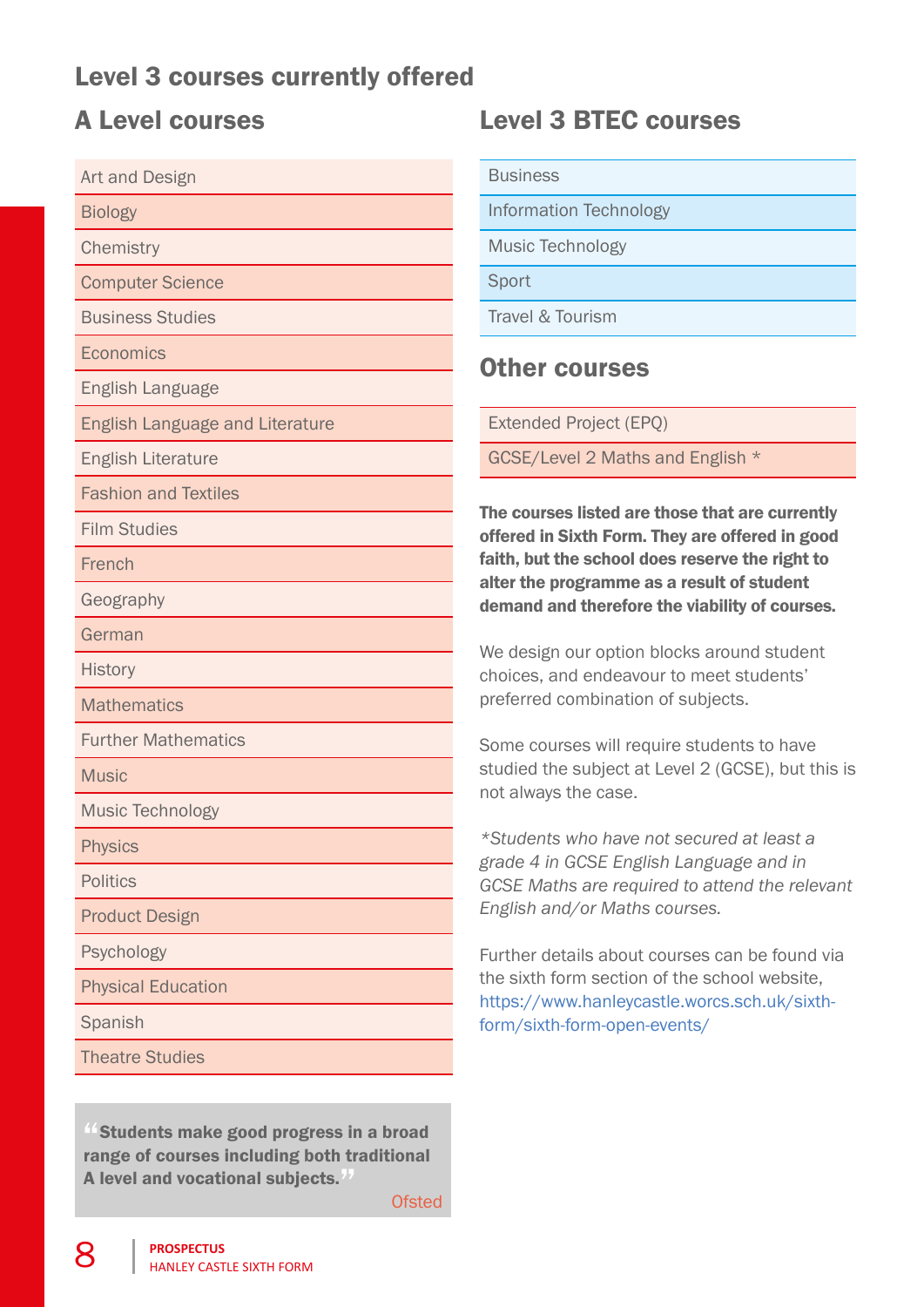### Facilitating Subjects

All universities want to know that the students they admit have prepared themselves in the best possible way to cope with their chosen course. For this reason, some university courses may require subject knowledge prior to entry, whilst others may not. However, there are some subjects that are required more often than others. These are known as 'facilitating subjects'. The Russell Group universities encourage students to keep their options open by studying two facilitating subjects within their chosen combination at A level.

*The Russell Group represents the 24 leading UK universities which are committed to maintaining the very best research, an outstanding teaching and learning experience and unrivalled links with business and the public sector.*

#### Facilitating subjects:

- Mathematics and Further Mathematics
- English Literature
- Physics
- Biology
- Chemistry
- Geography
- History
- Languages (Classical and Modern)

An A level qualification in any facilitating subject will open up a greater number of degree courses for students to choose from. This includes reading degree courses such as Law which do not generally require specific A level subjects.

Further details can be found at: www.informedchoices.ac.uk

#### **PROSPECTUS** HANLEY CASTLE SIXTH FORM 9

Choosing

subjects

your

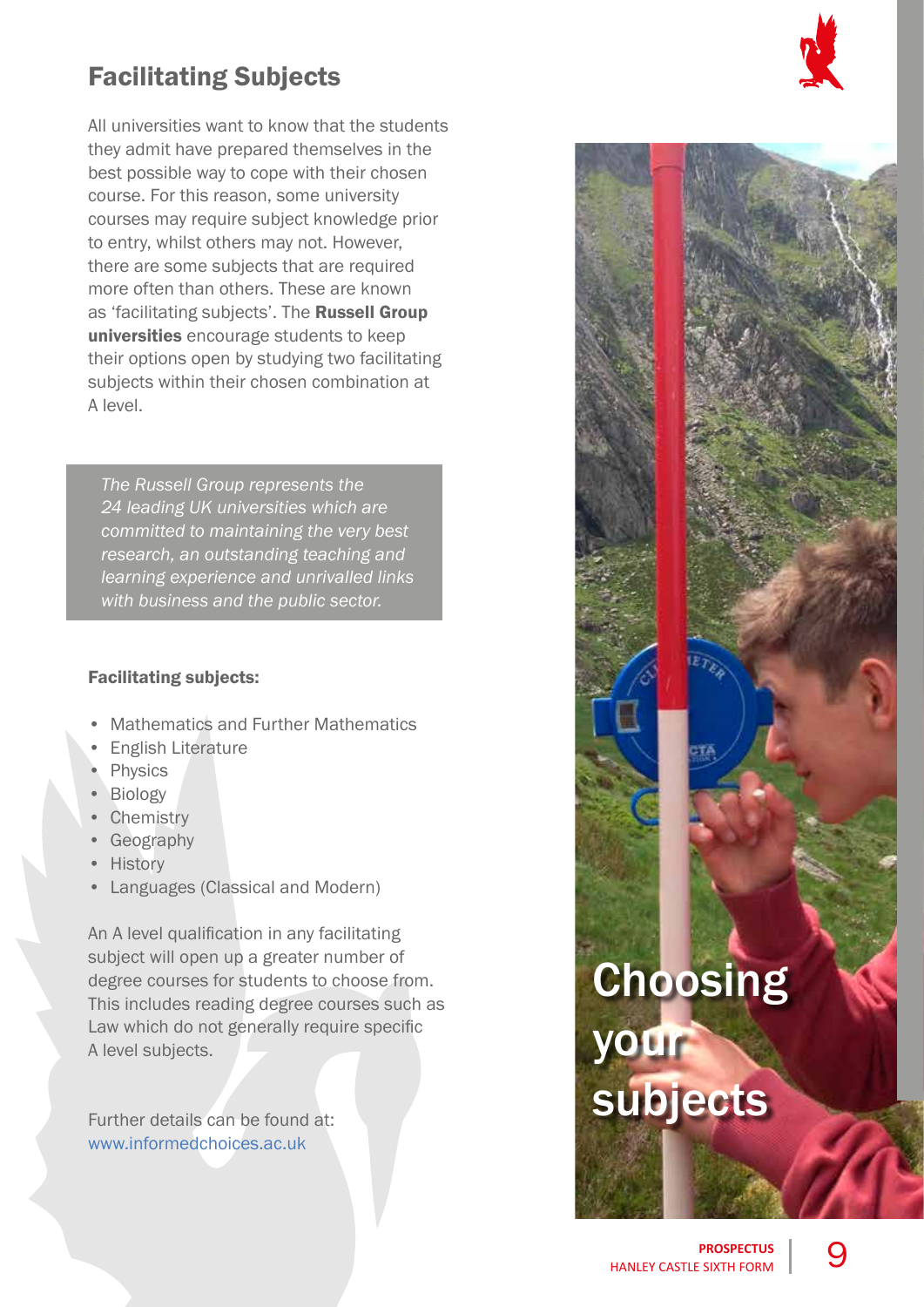# Sixth Form Life

#### Securing Success

Our ambition is for every student to fulfil their potential, and to develop the skills to make them effective, efficient learners who are ready for the next stage of their lives.

Sixth Form learning is different from that at GCSE level, and we support students in:

- making productive use of time during the day where they are not in a lesson
- developing study skills, including effective research skills, note taking, essay writing and higher level independent study
- overcoming the challenge of studying just 3 or 4 subjects but at a deeper level
- managing the expectations of working outside school time - approximately one hour for each hour of taught lessons

It is inspiring to support our young people in developing their critical thinking and independence, and to see them develop their sense of responsibility and leadership."

Sixth Form Tutor

"I was particularly impressed with the quality of help and guidance that we as parents received during the UCAS process. Parent

#### Information, Advice and Guidance (IAG)

Students work with their tutor for approximately two hours per week. Individuals are encouraged to reflect on their progress and to set personal goals.

In Year 12 the IAG programme focuses on building and evidencing skills to enhance UCAS applications. Examples include our own 'Leading Learning' project, Study Skills programme and Academic Reading programme.

The Year 13 programme includes comprehensive support with UCAS applications, or careers guidance for those not planning to progress to university. The IAG focus is on "student survival / preparation for the world of work", including seminars on gap years, work experience, living on a budget, health issues and personal relationships.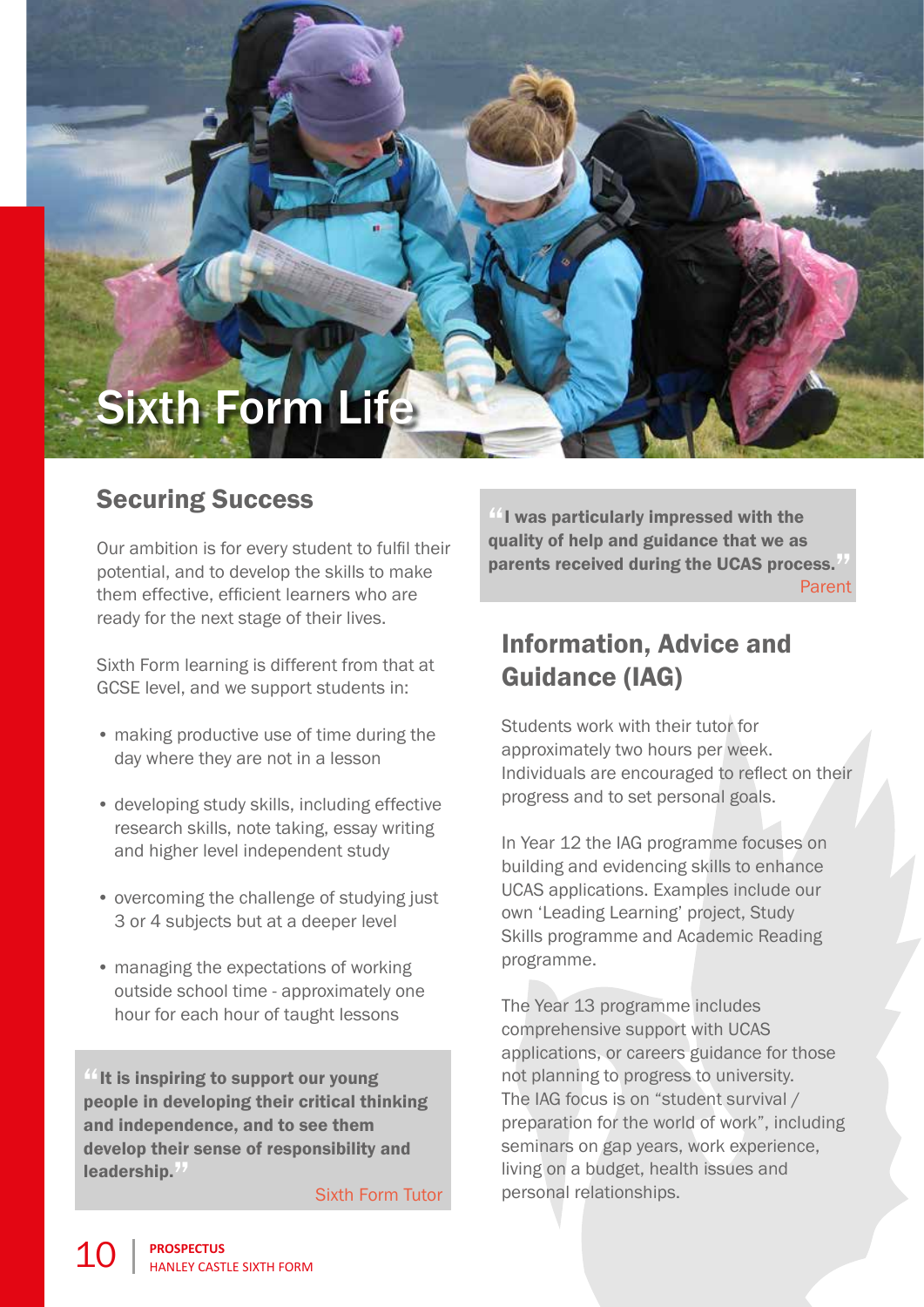### Academic tracking and support

Subject teachers award a VESPA (Vision Effort Systems Practice Attitude) grade each half term. These criteria are designed to enable students, their tutors and their parents to monitor the development of independent learning skills that will bring about academic success at A level and beyond.

Formal internal assessment is carried out each term in a designated 'Test Week' and each student's progress is monitored against a personal target for each student in each subject.

Tutors and the Key Stage 5 Leadership Team support students through individually tailored intervention programmes if necessary.

The tutor system greatly improved my time management skills and ability to work independently. My tutor's guiding influence was invaluable, particularly through the UCAS process."

#### Previous Head Boy

Parents are kept informed of progress at regular intervals, along with specific successes or concerns. However, we encourage and will make more regular communication in order to support an individual student's progress. Parent consultation evenings are held twice per year.

It is vital that students are successful and achieve their potential at every stage of their courses. This is particularly important when progressing from Year 12 to Year 13.

4 students are currently studying at Oxford/ Cambridge University. 38% of students starting University are attending a Russell Group university. We are supporting 7 students with fasttrack university applications this year.



<sup>44</sup> Exceptional work experience opportunities will make a huge difference to our son's future career prospects. We are very grateful to his tutor and subject teachers for all the assistance that they have given."

Parent

#### Supporting gifted students

Our academic extension programme is designed to support the academic achievement and wider learning experiences of our most gifted students, including those with aspirations to study at Oxford or Cambridge Universities.

In addition to specifically targeted challenge in lessons, gifted students benefit from:

- a dedicated tutor support programme
- an academic mentoring programme
- academic discussion forum opportunities
- visits and seminars at leading universities
- Oxbridge summer school placements
- a fast track university application process
- talks by Oxbridge admissions officers
- 'super-curricular' opportunities to enhance personal statements
- opportunity to enhance chosen A levels with an Extended Project Oualification.
- Cambridge University HE+ Programme

This provision has led to the percentage of students consistently achieving top A\* grades at A level to well above the county average.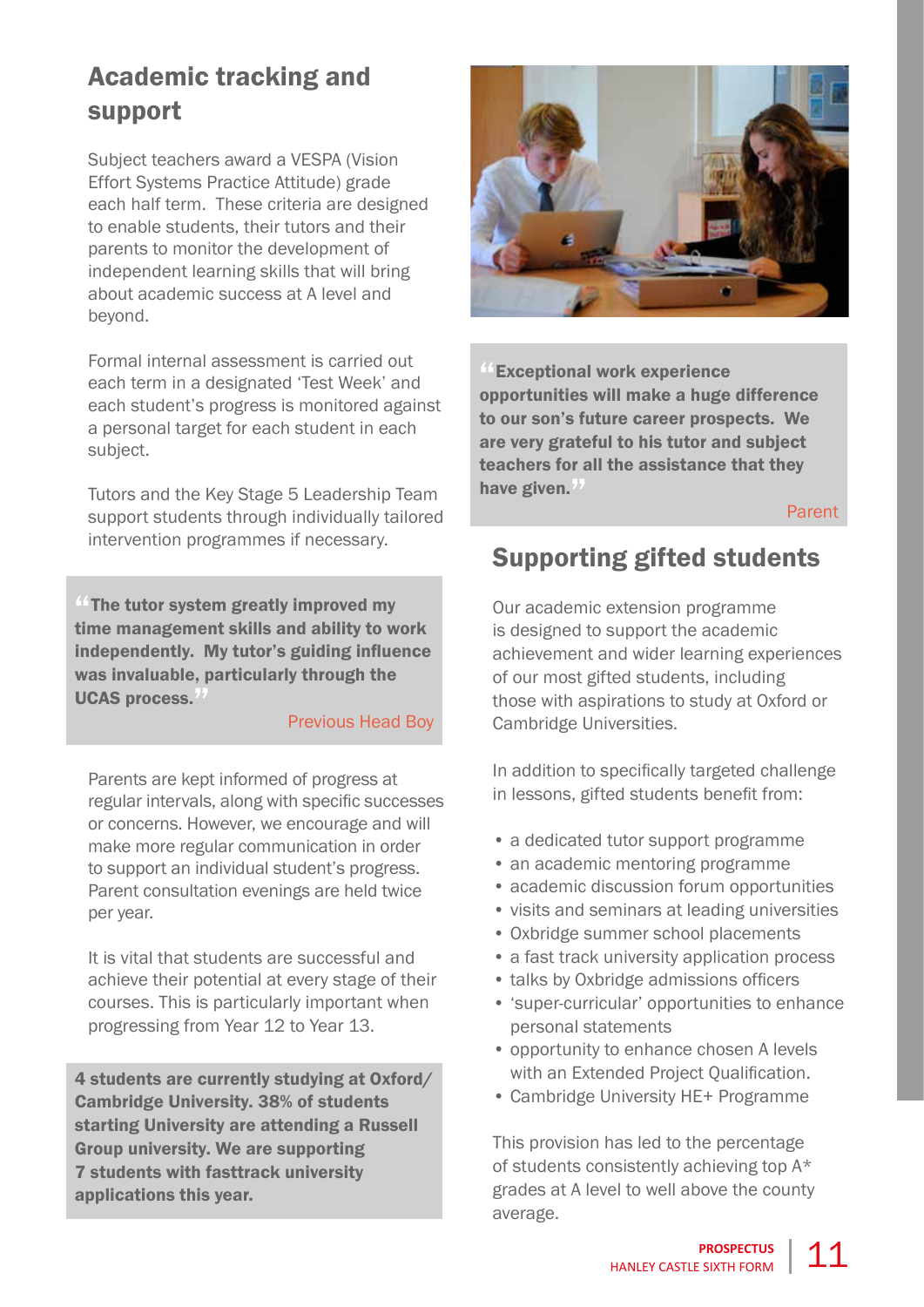All Sixth Form students are encouraged to enrich their Sixth Form experience in order to broaden their learning and enhance their curriculum vitae. This builds a sense of community and makesthem more attractive when applying to universities or future employers.

# Sixth Form enrichment

"I have been given a range of fantastic opportunities, such as helping in lower school lessons and sports events, to give me new leadership experience."

Hannah



#### Committee work

- Sixth Form committee
- Charity committee
- Arts committee
- Sports committee
- Environmental Awareness committee
- Mental Health Ambassadors

#### **Teamwork**

- Duke of Edinburgh Award Scheme
- Music
- Drama
- Sport
- Public Speaking

#### Supporting others

- Peer listening
- Peer counselling
- In-lesson support
- Teaching Module
- Community Projects
- Primary School visits



"My time at Hanley so far could not have been better. I've made wonderful friends, exceeded my academic expectations and been given countless opportunities, such as being Head of Sports Committee and being a regular player in sports teams. I can't imagine being anywhere else."

Megan, new to HCHS in Year 12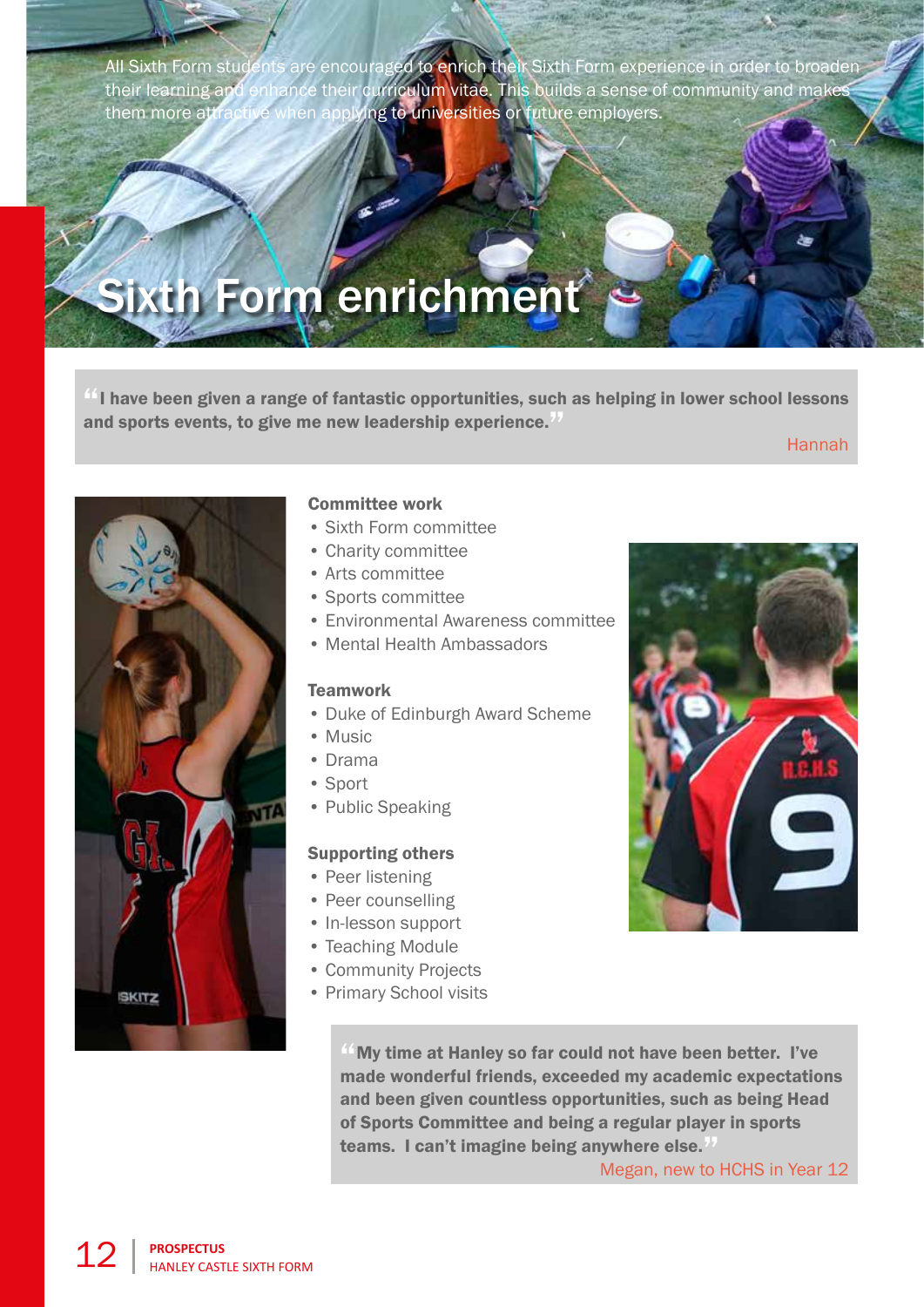# Sixth Form Gallery











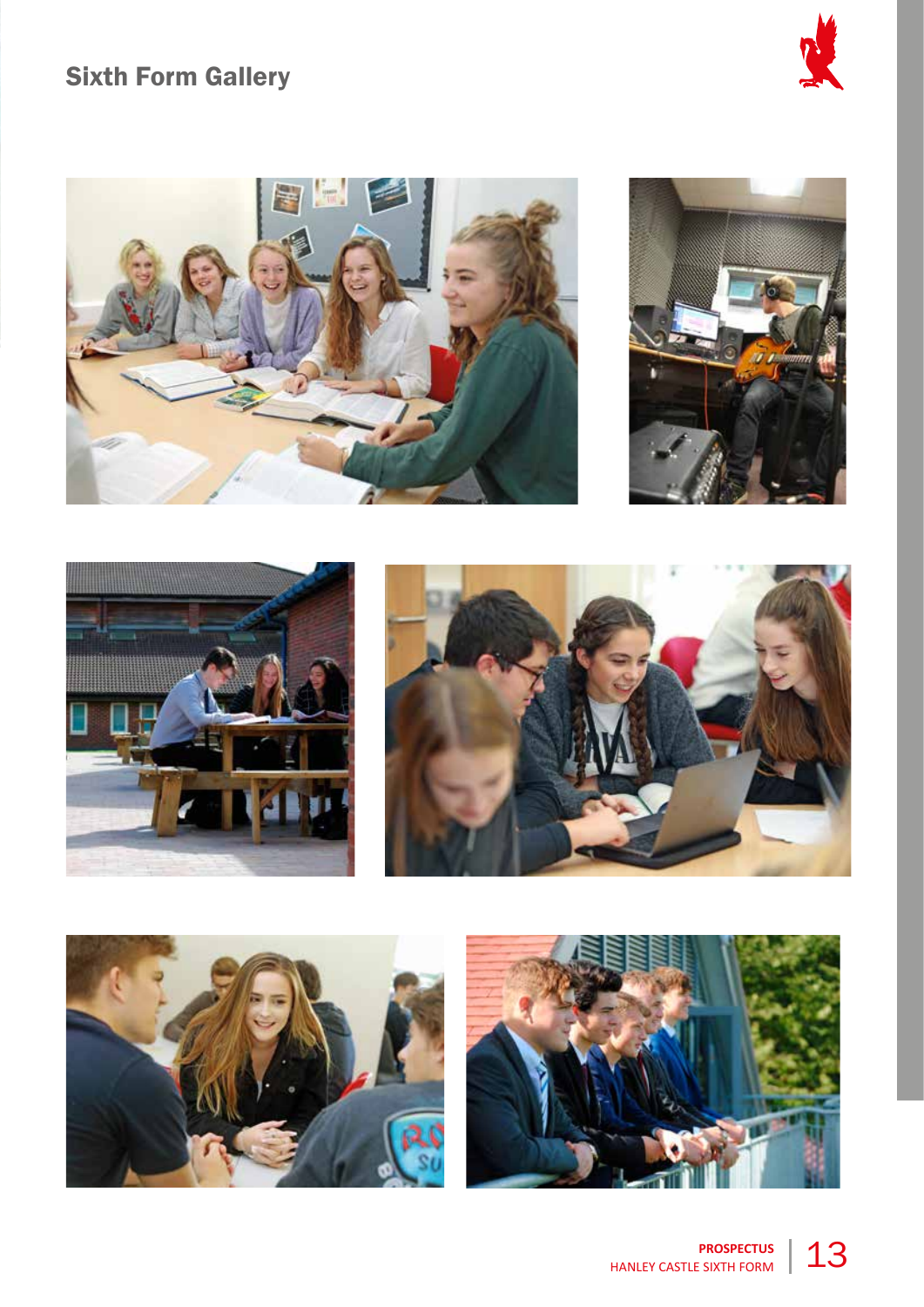# Notable Year 13 results: class of 2021

| <b>Student</b> | <b>Grades</b>     | <b>Subjects</b>                                                   | Next steps                                                            |  |
|----------------|-------------------|-------------------------------------------------------------------|-----------------------------------------------------------------------|--|
| Lily           | $A^* A^* A^* A^*$ | French, Maths, Further Maths,<br>Spanish                          | Gap Year - then Cambridge - Modern &<br><b>Medieval Languages</b>     |  |
| Fintan         | AAAA              | German, Maths, Further Maths, EPQ                                 | SOAS London - Chinese (Modern & Classical)                            |  |
| Sarah          | $A^* A^* A^*$     | Biology, Chemistry, History                                       | Gap Year - then university                                            |  |
| Ella           | $A^*AA$           | Biology, History, Physics                                         | Birmingham - Biomedical Science                                       |  |
| Sam            | $A^* A A$         | Maths, Physics, Chemistry                                         | Bath - Electronic Engineering with Space<br><b>Science Technology</b> |  |
| Lucy           | $A^* A A$         | Biology, Chemistry, Economics                                     | Cardiff - Physiotherapy                                               |  |
| <b>James</b>   | $A^* A A$         | Biology, Chemistry, English Literature                            | Manchester - Biochemistry                                             |  |
| Archie         | $A A A A^*$       | Biology, Chemistry, Music, Spanish,<br>EPQ                        | Queen's University Belfast - Medicine                                 |  |
| <b>Emily</b>   | <b>AAA</b>        | Biology, Chemistry, Maths                                         | Worcester - Adult Nursing                                             |  |
| <b>Izzy</b>    | A A A             | English Literature, Art, German                                   | Hereford College of Art                                               |  |
| <b>Ellen</b>   | <b>AAA</b>        | Biology, Geography, Maths                                         | York - Global Development                                             |  |
| Charlotte      | A A A             | Biology, Art, Geography                                           | Nottingham - Geography BSc Hons                                       |  |
| <b>Emma</b>    | $A^* A A$         | Biology, Chemistry, English Literature                            | <b>UCL - Human Sciences</b>                                           |  |
| Georgia        | $A^* A A$         | PE, Biology, Psychology                                           | Bath - Sport & Exercise Science                                       |  |
| <b>Nathan</b>  | AAAB              | Computer Science, Maths, Further<br>Maths, Physics                | Birmingham - Mechanical Engineering                                   |  |
| Molly          | $A A A A A^*$     | English Literature, French, Spanish,<br>History, Extended Project | Durham - Chinese Studies with year abroad                             |  |
| Lizzie         | $A A A A^*$       | Biology, Chemistry, Maths, EPQ                                    | <b>Bristol - Medicine</b>                                             |  |
| Rebecca        | $D * D * C$       | Business, IT, Drama                                               | Gloucester - Business & Marketing Management                          |  |
| Katja          | $A^* A C D^*$     | Art, Business, Maths, IT                                          | London - Architecture                                                 |  |
| Charlotte      | $D * D C$         | IT, Business, Music                                               | Gloucester - International Hospitality and<br>Management              |  |
| <b>James</b>   | $A A D*$          | Maths, Physics, Music Technology                                  | Exeter - Physics with Astrophysics                                    |  |
| <b>Rhys</b>    | $D * D * M$       | Business, Sport, Music                                            | Employment                                                            |  |

*BTECs shown in italics (Distinction\*/Distinction/Merit/Pass).*

The very high number of A\* and A grades achieved by so many students was a key feature of the results. The percentage of A\* and A grades was particularly high in Mathematics, Further Mathematics, Physics, Chemistry, History, Economics and English Language and Literature.

Lily was delighted with her 4 A\* grades in French, Maths, Further Maths and Spanish. She will be heading off to Cambridge to study Modern and Medieval Languages. Molly is off to Durham to study Chinese whilst James is heading to Exeter to study Physics with Astrophysics.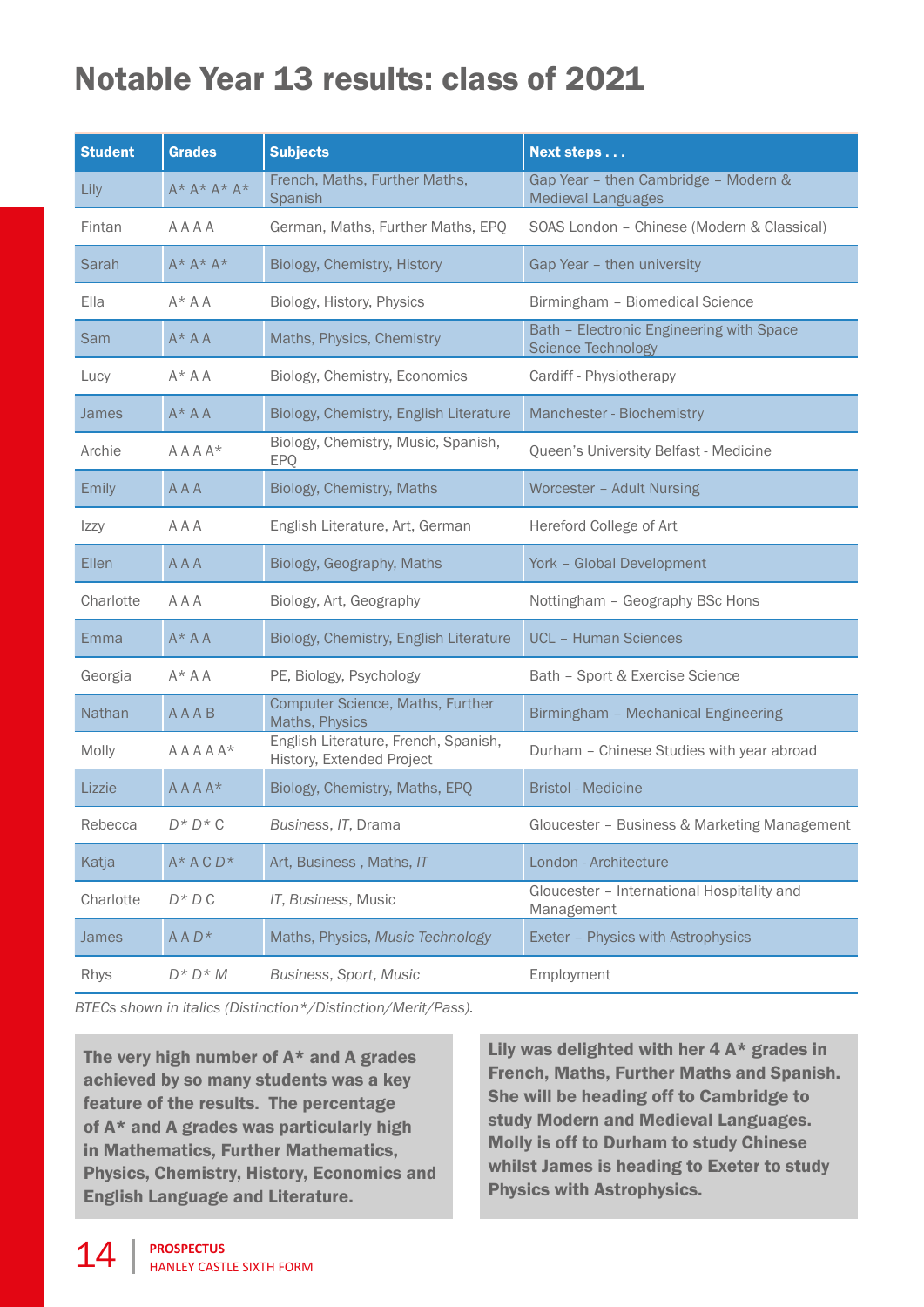# A Variety of Year 13 destinations: class of 2021



| <b>Student</b>  | <b>University</b>              | <b>Course</b>                                  |
|-----------------|--------------------------------|------------------------------------------------|
| <b>James</b>    | Cardiff                        | English Language                               |
| Fraser          | Nottingham Trent               | Journalism                                     |
| <b>Jack</b>     | <b>Oxford Brookes</b>          | <b>Foundation in Humanities</b>                |
| Ellen           | York                           | Global Development                             |
| Sam             | Warwick                        | <b>Film Studies</b>                            |
| Guy             | Aston                          | Economics                                      |
| Emmylou         | Cardiff                        | Modern History & Politics                      |
| Tanya           | Nottingham                     | <b>Chemistry &amp; Molecular Physics</b>       |
| Caitlin         | Queen's Belfast                | <b>Pharmaceutical Sciences</b>                 |
| Amy             | Portsmouth                     | Pharmacy                                       |
| Will            | Cardiff                        | <b>Business Management</b>                     |
| Hannah          | Reading                        | Biochemistry                                   |
| Tanya           | Winchester                     | Social Work                                    |
| Emily           | Royal Holloway                 | <b>Criminology and Sociology</b>               |
| Oscar           | <b>Swansea</b>                 | Economics and Business with a Foundation Year  |
| Rhys            | John Moore's, Liverpool        | <b>Business Management</b>                     |
| <b>Lily Mae</b> | <b>Birmingham City</b>         | Sport Coaching and Physical Education          |
| Archie          | Queen's Belfast                | Medicine                                       |
| Seb             | Aston                          | <b>Economics and Management</b>                |
| Sophie          | <b>Bristol West of England</b> | Politics and International Relations           |
| Katja           | University of the Arts London  | Architecture                                   |
| Fintan          | <b>SOAS London</b>             | Chinese (Modern & Classical)                   |
| Lucy            | Cardiff                        | Physiotherapy                                  |
| Elizabeth       | <b>Bristol</b>                 | Medicine                                       |
| Charlotte       | Gloucestershire                | International Hospitality & Tourism Management |

#### Gap Year / Deferred (2021)

| Harriet | Liverpool | Psychology                  |
|---------|-----------|-----------------------------|
| Lily    | Cambridge | Modern & Medieval Languages |

#### Apprenticeships

| Harry   | Murphy Construction, Quantity<br>Surveying |  |
|---------|--------------------------------------------|--|
| Adam    | Motorhome/Caravans repair and<br>servicing |  |
| Tom     | Accountancy                                |  |
| Freddie | <b>Estate Agents</b>                       |  |
| Frankie | Level 7 Apprenticeship in Accountancy      |  |
| Freddie | <b>Electronics</b>                         |  |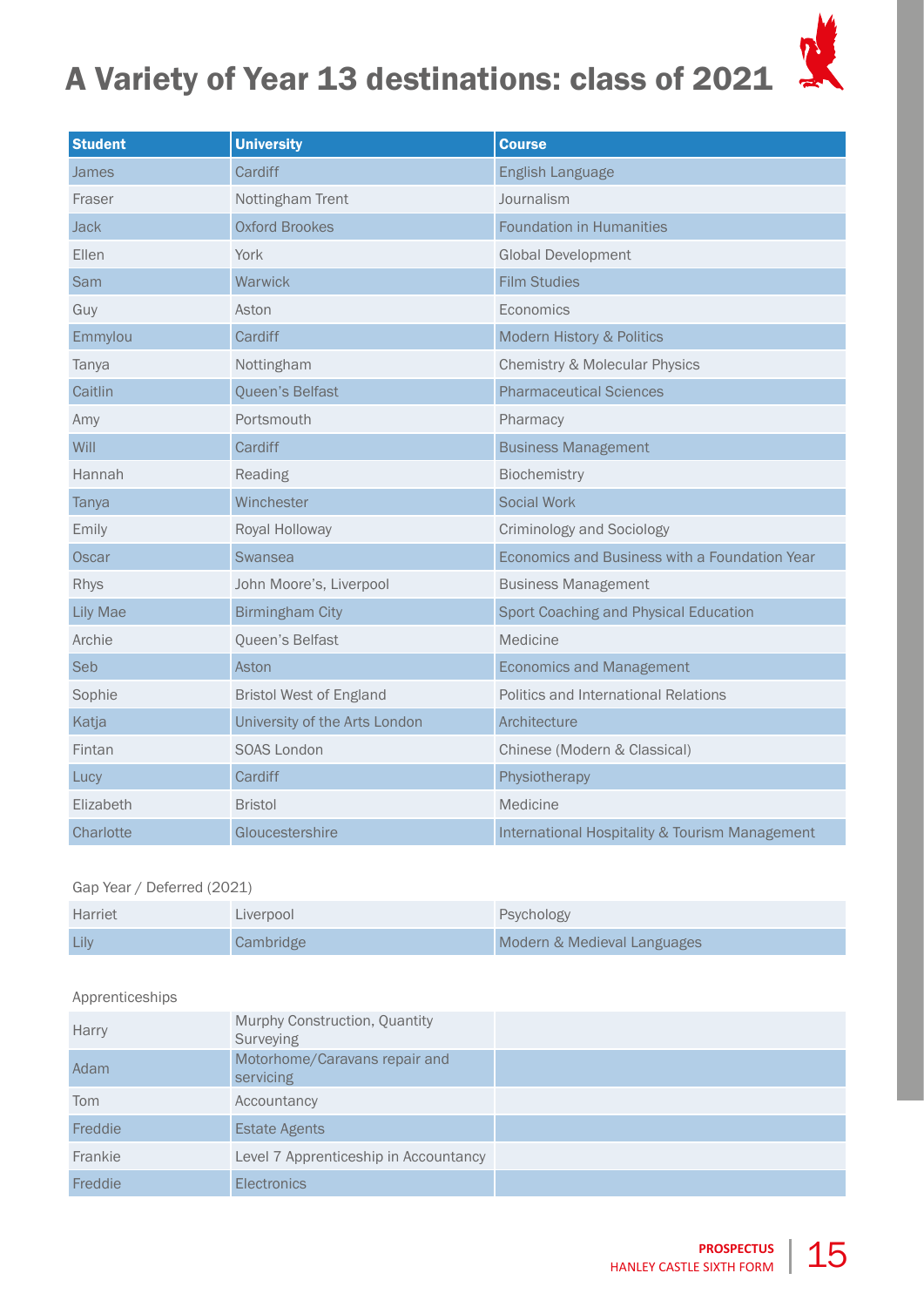# Sixth Form Gallery









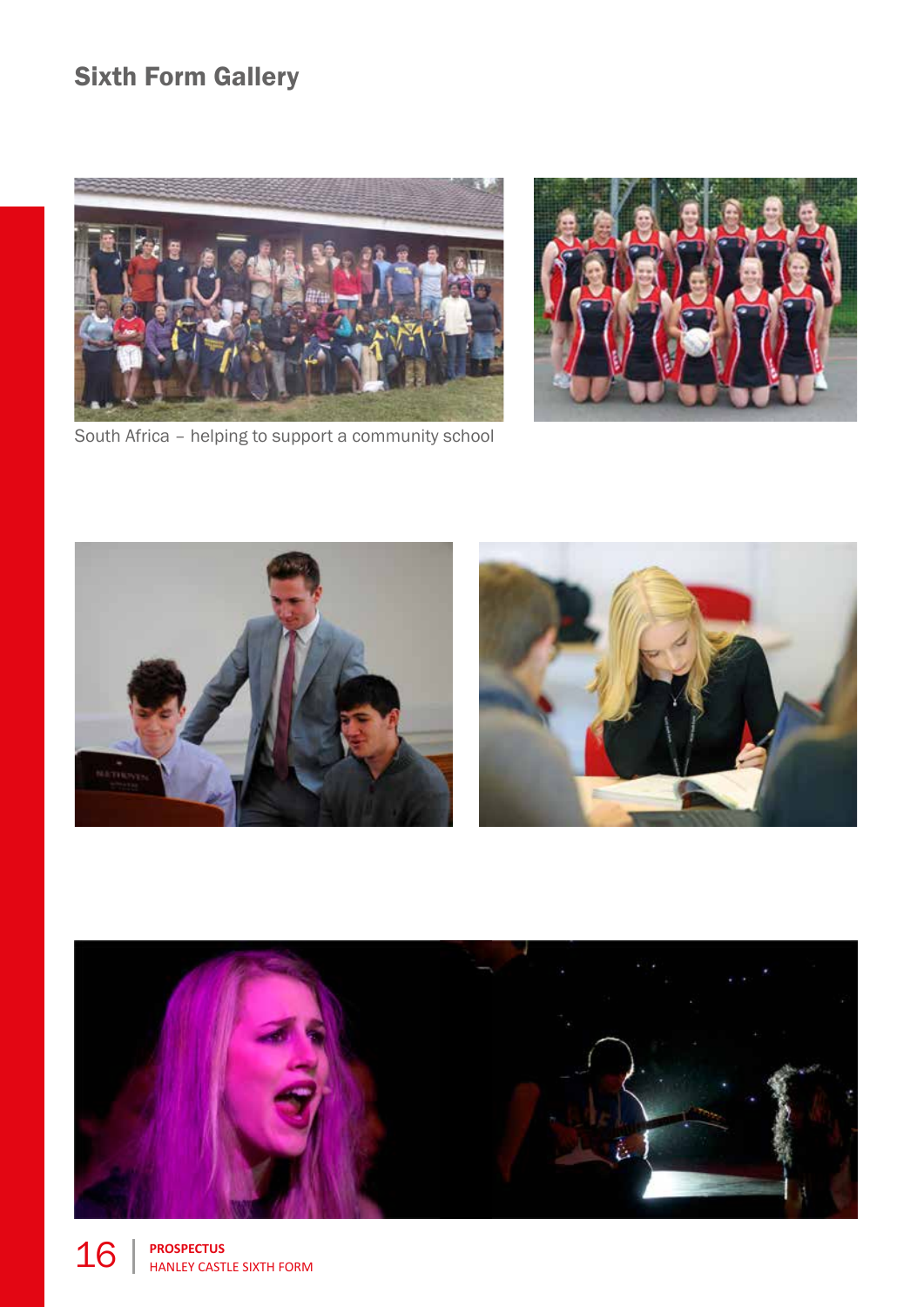#### Our Sixth Form Centre





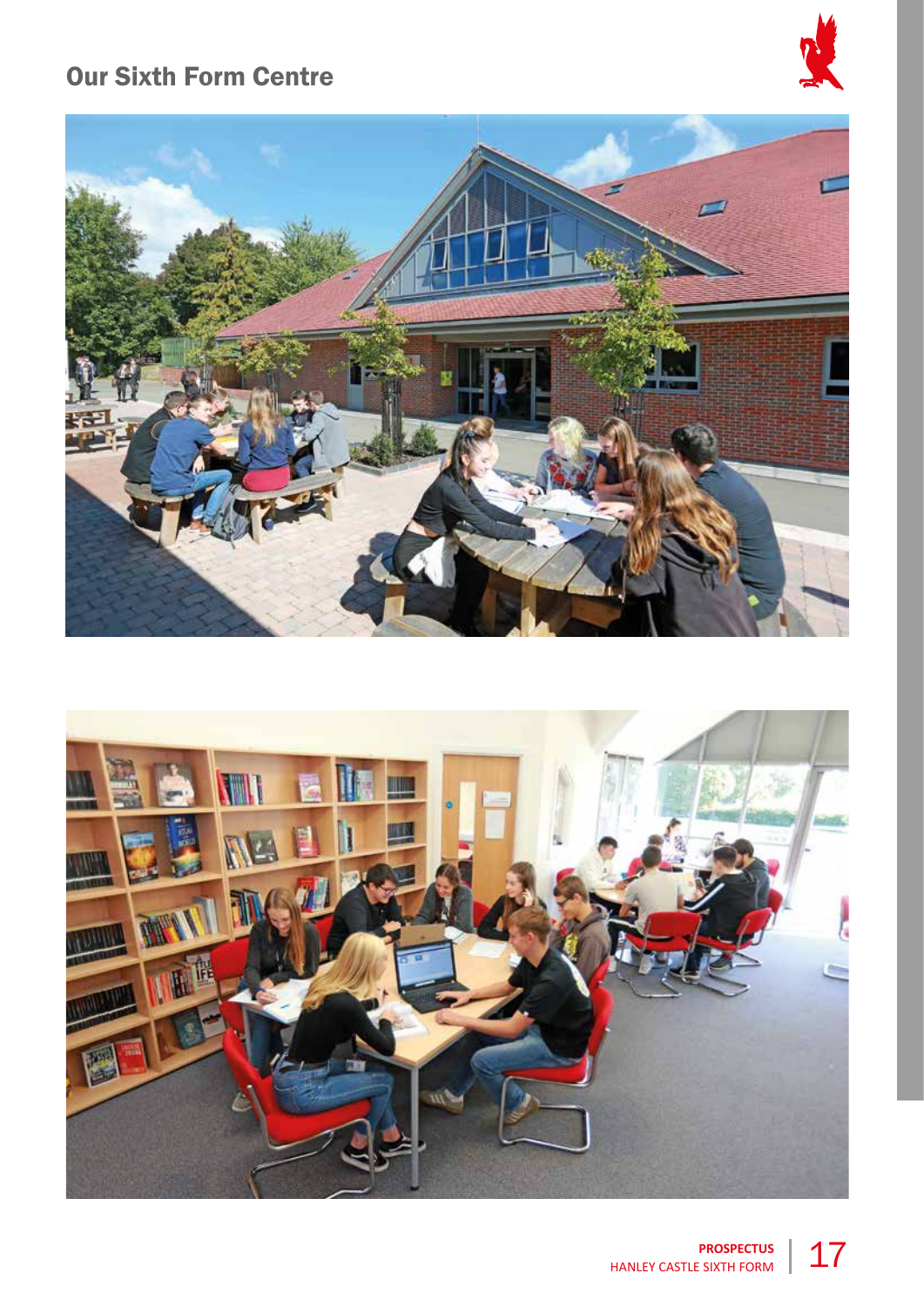# Sixth Form Open Evening Thursday 2nd December 2021, 5.45pm – 8.00pm

| $5.45 - 6:15$      | Room            | 6:20-6:35                                               | 6:40-6:55                                               | 7:00-7:15                                               | 7:20-7:35                                                          | 7:40-7:55                                               | 8:00-8:15                                                                              |
|--------------------|-----------------|---------------------------------------------------------|---------------------------------------------------------|---------------------------------------------------------|--------------------------------------------------------------------|---------------------------------------------------------|----------------------------------------------------------------------------------------|
|                    | L <sub>03</sub> | Art                                                     | Art                                                     | Art                                                     | Art                                                                | Art                                                     |                                                                                        |
|                    | SF <sub>3</sub> | <b>Business</b>                                         | <b>Business</b>                                         | <b>Business</b>                                         | <b>Business</b>                                                    | <b>Business</b>                                         |                                                                                        |
|                    | N02             | Chemistry                                               | Chemistry                                               | Chemistry                                               | Chemistry                                                          | Chemistry                                               |                                                                                        |
|                    | <b>N03</b>      | <b>Biology</b>                                          | <b>Biology</b>                                          | <b>Biology</b>                                          | <b>Biology</b>                                                     | <b>Biology</b>                                          |                                                                                        |
|                    | Y02             | English                                                 | English                                                 | English                                                 | English                                                            | English                                                 |                                                                                        |
|                    | Y01             | <b>Film Studies</b>                                     | <b>Film Studies</b>                                     | <b>Film Studies</b>                                     | <b>Film Studies</b>                                                | <b>Film Studies</b>                                     |                                                                                        |
| (main hall)        | H <sub>16</sub> | Maths                                                   | Maths and Further Maths and Further<br><b>Maths</b>     | Maths and Further<br><b>Maths</b>                       | <b>Maths and Further</b><br><b>Maths</b>                           | Maths and Further<br><b>Maths</b>                       |                                                                                        |
| Form               |                 | <b>Music</b>                                            | <b>Music</b>                                            | <b>Music</b>                                            | <b>Music</b>                                                       | <b>Music</b>                                            |                                                                                        |
|                    | A <sub>03</sub> | Music Tech                                              | <b>Music Tech</b>                                       | Music Tech                                              | Music Tech                                                         | Music Tech                                              |                                                                                        |
|                    | A04             | <b>Theatre Studies</b>                                  | <b>Theatre Studies</b>                                  | <b>Theatre Studies</b>                                  | <b>Theatre Studies</b>                                             | <b>Theatre Studies</b>                                  |                                                                                        |
|                    | N04             | Physics                                                 | <b>Physics</b>                                          | <b>Physics</b>                                          | Physics                                                            | <b>Physics</b>                                          |                                                                                        |
| Castle Sixth       | LO4             | <b>ICT</b>                                              | ICT                                                     | <b>ICT</b>                                              | ICT                                                                | ICT                                                     |                                                                                        |
|                    | <b>HO6</b>      | Geography                                               | Geography                                               | Geography                                               | Geography                                                          | Geography                                               |                                                                                        |
|                    | <b>H05</b>      | <b>History</b>                                          | <b>History</b>                                          | History                                                 | <b>History</b>                                                     | <b>History</b>                                          |                                                                                        |
| Hanley             | <b>H08</b>      | Psychology                                              | Psychology                                              | Psychology                                              | Psychology                                                         | Psychology                                              |                                                                                        |
|                    | L13             | <b>PE</b>                                               | <b>PE</b>                                               | <b>PE</b>                                               | <b>PE</b>                                                          | PE.                                                     |                                                                                        |
|                    | L14             | Sport                                                   | Sport                                                   | Sport                                                   | Sport                                                              | Sport                                                   |                                                                                        |
| An introduction to | L11             | MFL - French,<br>German, Spanish                        | MFL - French,<br>German, Spanish                        | MFL - French,<br>German, Spanish                        | MFL - French.<br>German, Spanish                                   | MFL - French,<br>German, Spanish                        |                                                                                        |
|                    | SF <sub>1</sub> | Economics                                               | Economics                                               | Economics                                               | Economics                                                          | Economics                                               |                                                                                        |
|                    | L <sub>02</sub> | <b>Politics</b>                                         | <b>Politics</b>                                         | <b>Politics</b>                                         | <b>Politics</b>                                                    | <b>Politics</b>                                         |                                                                                        |
|                    | L12             | Technologies -<br>Product Design,<br>Fashion & Textiles | Technologies -<br>Product Design,<br>Fashion & Textiles | Technologies -<br>Product Design,<br>Fashion & Textiles | Technologies -<br>Product Design,<br><b>Fashion &amp; Textiles</b> | Technologies -<br>Product Design,<br>Fashion & Textiles | and Assistant Head of Sixth Form will be available for any queries (Sixth Form Centre) |
|                    | SF <sub>2</sub> | Travel & Tourism                                        | Travel & Tourism                                        | Travel & Tourism                                        | Travel & Tourism                                                   | Travel & Tourism                                        | Head                                                                                   |
|                    | <b>HO7</b>      | <b>Extended Project</b>                                 | <b>Extended Project</b>                                 | <b>Extended Project</b>                                 | <b>Extended Project</b>                                            | <b>Extended Project</b>                                 |                                                                                        |

#### Plan of the Evening

The evening will start with an introduction in the Main Hall from 5:45pm (Please arrive earlier if you are new to the school so that we can introduce you to a tour guide). Following this there will be subject presentations that you can sign up to attend on our website. We ask you to choose 5 sessions so that we can allocate slots to spread visitors evenly over sessions and to ensure you get all of your questions answered. There will also be drop-in sessions (highlighted green) where staff will be available to discuss courses with you.

- Business will cover both BTEC and A LEVEL
- English will cover English Literature, English Language and English Language & Literature
- Modern Foreign Languages include German, Spanish and French
- Technologies include Product Design and Textiles
- ICT will cover Computer Science

Please book into subject presentations by visiting our website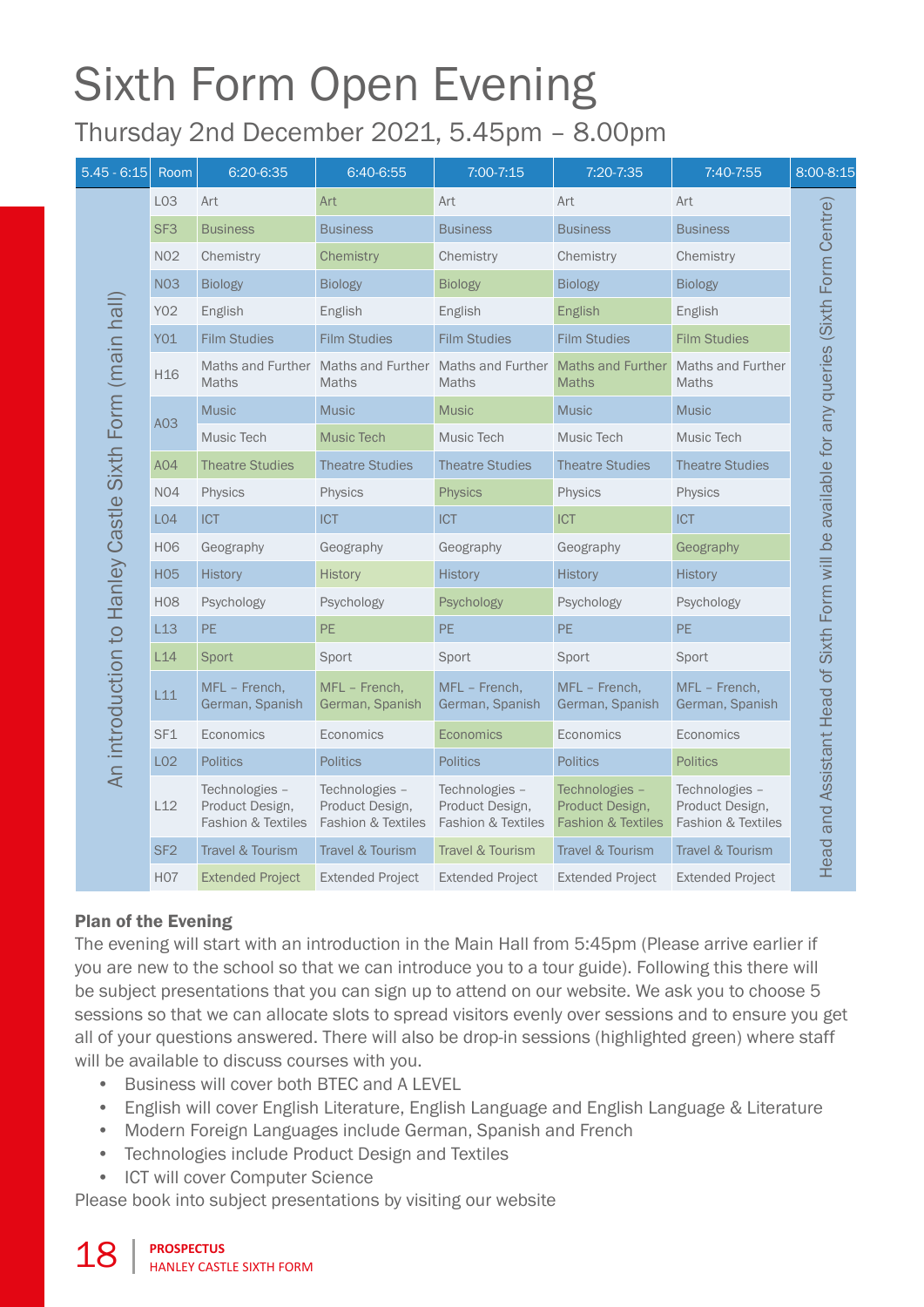| <b>Notes</b> |  |
|--------------|--|
|              |  |
|              |  |
|              |  |
|              |  |
|              |  |
|              |  |
|              |  |
|              |  |
|              |  |
|              |  |
|              |  |
|              |  |
|              |  |
|              |  |
|              |  |
|              |  |
|              |  |